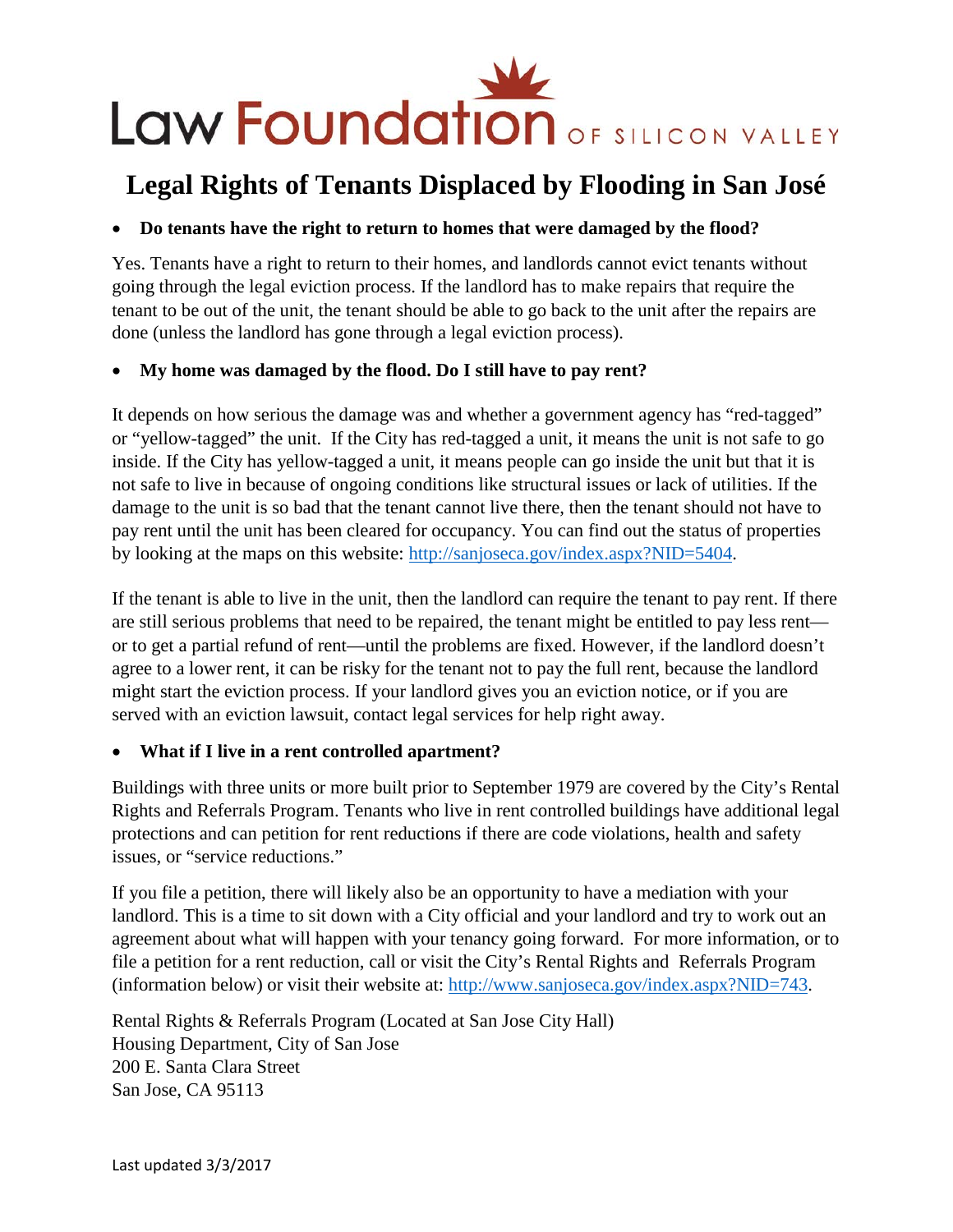Phone: (408) 975-4480 Hours: Monday-Friday, 8:00 a.m. – 5:00 p.m.

## • **I don't want to go back to my apartment. Can I break my lease with my landlord?**

If your unit is red-tagged (see above), you can break your lease and you do not owe money to your landlord. If your unit is not red-tagged, then your lease still exists. If you have a year lease and want to break your lease early, you should try to negotiate a move out agreement with your landlord. If you simply move out, your landlord could try to make you pay for the remaining months on the lease until he or she finds a new tenant. If you are on a month-to-month tenancy, and you want to break your lease, you should give your landlord 30 days' notice in writing. You still would owe rent for that 30 day period.

## • **I need money to be able to move. Does my landlord have to pay me relocation benefits?**

No. City and state relocation laws do not apply to natural disasters such as floods. However, the San José Flood Victims Relief Fund will provide funding through Silicon Valley Community Foundation to identified non-profit organizations to offer emergency financial assistance to support housing stability and other immediate needs for displaced flood victims. Types of direct financial assistance may include temporary rental subsidies, hotel vouchers, work-related tools or equipment, vehicle repairs or replacement, home furnishings, or other immediate needs support, and priority will be given to vulnerable households that have been either temporarily or permanently displaced from their homes.

# **To register for assistance, displaced victims should go to the Local Assistance Center (LAC) at Shirakawa/Vietnamese American Community Center on 2072 Lucretia Avenue.**

This is a multi-agency support center to provide help and resources to residents affected by flooding. Residents registering at that LAC will be contacted within the next several days by a non-profit financial assistance partner to conduct a full assessment for aid. Impacted residents should also clearly indicate if they are currently unhoused or living in an unstable or unsafe environment.

# • **How can I get my security deposit back?**

A landlord does not have to return your security deposit until after you move out. After you move out, your landlord has 21 days to return your security deposit or give you a list of deductions. Your landlord can deduct any unpaid rent or any damage to the property you caused from the security deposit. Your landlord cannot deduct from your security deposit any repairs related to the flood. If you are moving out, make sure your landlord has your forwarding address to send the security deposit.